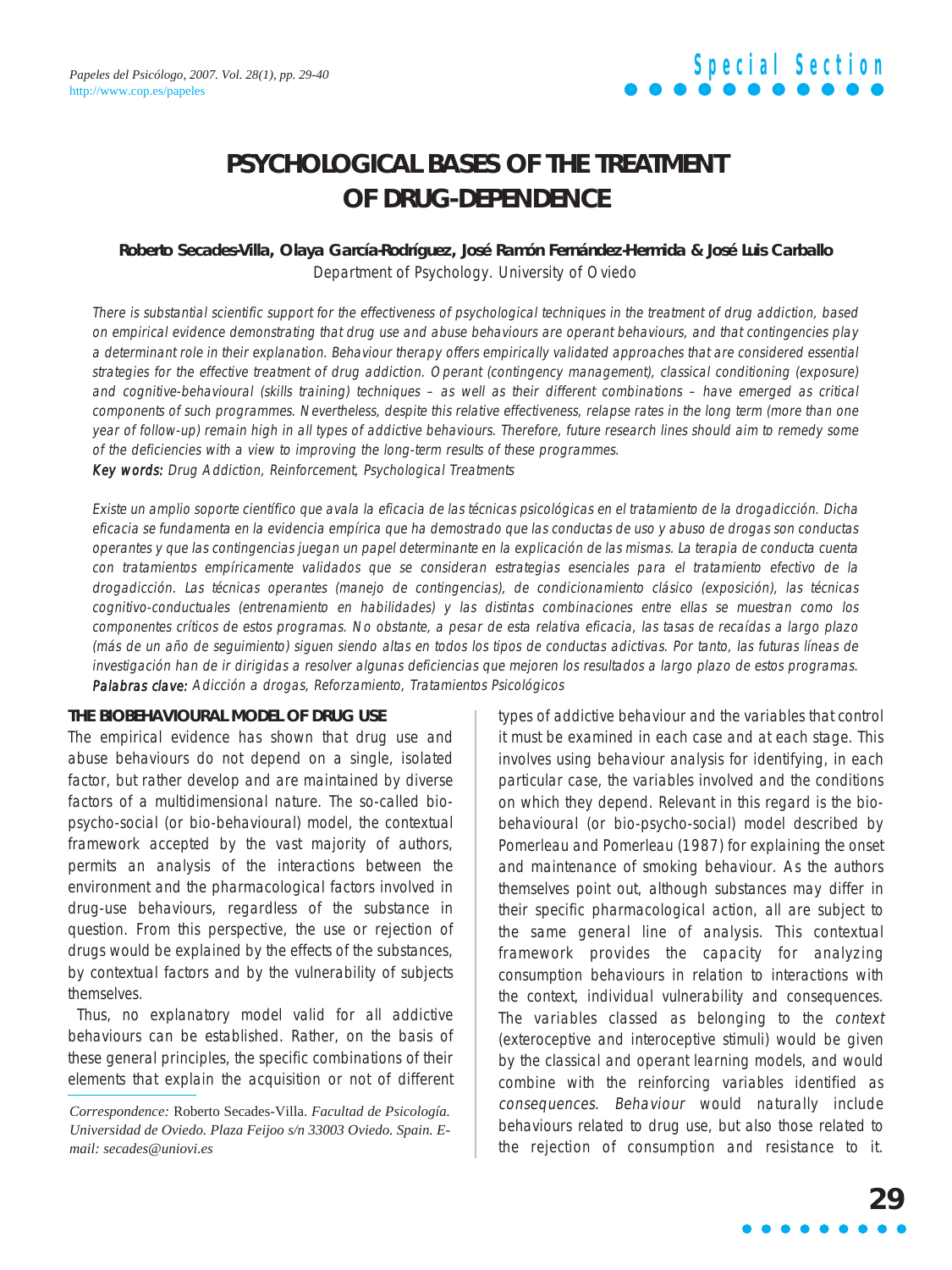Vulnerability includes genetic factors and others associated with sociocultural influences and learning history (Secades-Villa & Fernández-Hermida, 2003).

Thorough knowledge of addictive behaviour will also require a functional analysis explaining the relationships between these elements. Thus, there will be critical associations that denote very close relationships, such as those found between reinforcing behaviours and contingencies and the effects of those consequences on the behaviour that precedes them. On the other hand, between other elements there will be an association of a correlational or modulatory nature. For example, the consequences of a behaviour can change the context, triggering a motor behaviour that modifies the environment and the interoceptive state, whilst susceptibility factors can influence not only how the context is affected, but also the intensity and type of behaviour that would occur in particular circumstances, or the nature of the consequences of that behaviour.

### The role of reinforcement in drug-use behaviours

In the bio-behavioural model, the contingencies associated with behaviours of drug use or abstinence play a crucial role in their explanation. There is ample empirical evidence that drugs can function effectively as positive reinforcers of search and self-administration behaviours, and that the principles that govern other behaviours controlled by positive reinforcement are applicable to the self-administration of drugs. That is, drug self-administration behaviour is subjects to the same laws that govern the "normal" behaviour of all animals in similar situations (McKim, 2000). A basic conclusion to be drawn from the results of such studies is that substanceuse disorders can be situated within the body of existing psychological principles, which permit the analysis of such behaviour as a dimensional variable on a continuum from a pattern of sporadic use – practically unproblematic – to a pattern of serious use with many adverse consequences.

Such evidence began to emerge in laboratory studies on drug self-administration in animals and clinical and laboratory studies with drug addicts carried out in the 1960s and 70s (see Bigelow & Silverman, 1999). These studies showed how the self-administration of drugs, like other operant behaviours, was highly susceptible to moulding, and could be increased or reduced by manipulating the same types of variables (e.g., reinforcement programme and magnitude, use of punishment, reinforcement of incompatible alternative behaviours) that had been shown to be effective in the manipulation of other operant behaviours (Silverman, 2004).

In the case of opiates, many of the demonstrations designed to show the efficacy of reinforcement have been complicated by the presence of physical dependence in the experimental participants. Nevertheless, a considerable number of studies have provided experimental demonstrations of the positive reinforcing effects of such substances without the need for physical dependence (Schuster & Johanson, 1981; Yanagita, 1973).

In the clinical context there are studies that have demonstrated the efficacy of opiates as reinforcers. For example, when methadone is administered contingent upon attendance at therapy the frequency of sessions attended increases (Brooner, Kidorf, King & Bigelow, 1997). It seems clear, therefore, that the positive reinforcing effect of the self-administration of opiates is fundamental in the maintenance of the behaviour, so that physical dependence is not a necessary antecedent for explaining self-administration behaviour.

Likewise, several works have also shown the occurrence of the behaviour of self-administration of cocaine and other stimulants without the presence of withdrawal symptoms (Pickens & Thompson, 1968).

Thus, physical dependence may be important in explaining drug use, but it is not a necessary factor for self-administration behaviours, and nor is it sufficient by itself for explaining the use and abuse of drugs. That is, it can be assumed that drugs are positive reinforcers, independently of withdrawal syndrome and physical dependence.

Even more conclusive evidence comes from the selfadministration of a wide range of psychoactive substances for which no signs of withdrawal syndrome have been observed, or for which the symptoms are very mild. Self-administration of drugs without the presence of withdrawal symptoms has been found in a variety of substances, such as ethanol, nicotine, barbiturates, benzodiazepines, opiates or stimulants. Moreover, studies comparing self-administration behaviours in humans and non-humans have found great similarity among species (Yanagita, 1973).

In the area of treatment, the success of clinical trials in the 1970s with alcoholics and addicts to other substances demonstrated the effectiveness of interventions based explicitly on the principles of reinforcement, and that the use of drugs by subjects with severe dependence could be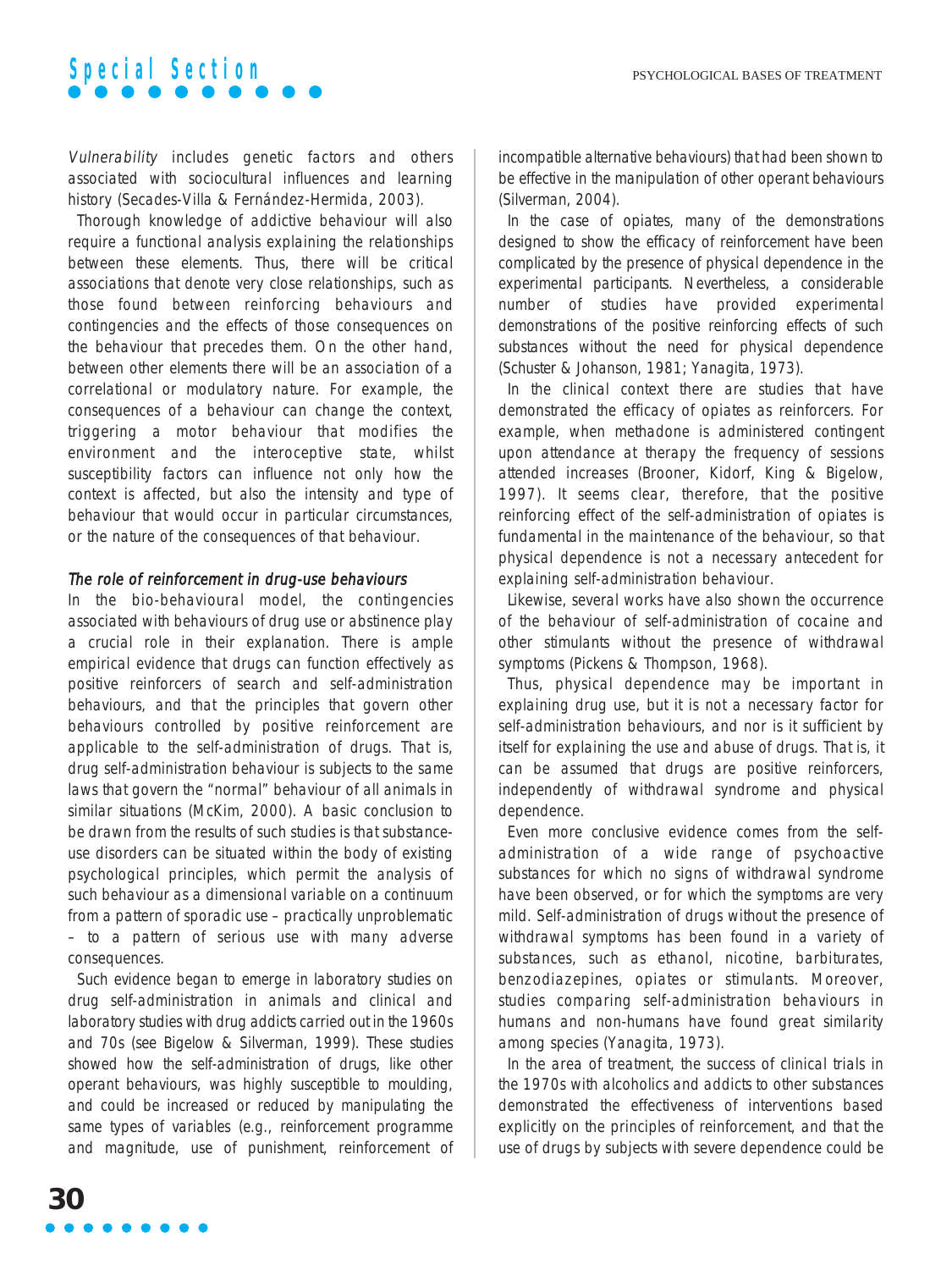modified through the systematic use of contingency management (reinforcement and punishment) (e.g., Hunt & Azrin, 1973; Miller, 1975).

Since these early years, this framework of scientific analysis has held a central role in research on drug dependence, especially in laboratory studies with animals. These studies have spanned fields such as those of neuroscience, genetics or pharmacology. In contrast, the road followed by clinical research was markedly different, and interest in the study of reinforcement principles waned during the 1980s, especially in the area of alcoholism. The causes of this are several, but two in particular stand out: the influence of cognitive psychology, which provided an alternative framework of analysis (notably the relapse prevention model), and the development of effective pharmacological therapies for addiction to certain substances (such as methadone treatment) (Higgins, Heil & Plebani, 2004).

However, the 1990s saw a vigorous resurgence of clinical research on the principles of reinforcement in drug abuse, and this renewed interest has continued to the present day. To some extent, the recalcitrant nature of cocaine dependence and the failure of pharmacological and psychological treatments for this addiction led to the consideration of an alternative point of view in the response to the problem of drug abuse.

### Behavioural choice theory and drug use

As we have seen, research on the principles of reinforcement in substance addicts, especially cocaine users, carried out since the 1990s has included both laboratory studies and work carried out in clinical and natural contexts. An important research line has focused on the application of the principles of Behavioural Economics to the analysis of drug-use behaviours. Behavioural Choice Theory (Vuchinich & Tucker, 1988) emerges from the application of the empirical (behavioural) laws of choice of reinforcers to the problem of drugs, and contributes a highly pertinent analysis of drug-use behaviours within the social context (that of sociocultural factors).

Behavioural Economics has been employed in all fields related to substance abuse, from laboratory research to the drawing-up of government policies (Bickel, DeGrandpre & Higgins, 1993). In order to understand the principles of Behavioural Economics we should consider three concepts: Demand, Price and Opportunity Cost. Demand refers here to the search for and consumption of drugs. The concept of price refers to the quantity of resources employed in using the drugs (not just their financial value, but also the effort required to obtain them), as well as the negative consequences of consumption. Opportunity cost refers to the alternative reinforcers lost because of the substance use. Thus, demand (search for and consumption of substances) will vary as a function of price and opportunity cost, so that the manipulation of these two variables will be crucial to the development of strategies for reducing drug use. Specifically, increase in price and opportunity cost will result in a directly proportional drop in consumption.

Various studies with animals and humans have demonstrated how, indeed, drug-taking (demand) varied as a function of price (Nader & Woolverton, 1992) and of opportunity cost (Higgins, Bickel & Hughes, 1994).

A considerable number of laboratory studies have set out to examine the influence of alternative reinforcers (other than drugs) on preference and choice in relation to cocaine use. The results of such studies indicate a certain malleability of the reinforcing effect of cocaine, which could become weakened depending on the alternative reinforcer.

In a similar line, an emerging area of research suggests that substance addicts tend to put a lower value on deferred reinforcers and the importance of lost reinforcers, compared to non-users; thus, addicts display greater preference for: a) more immediate and lowermagnitude reinforcers than for more deferred and highermagnitude ones, and b) more immediate and highermagnitude losses (punishments) than for more immediate and lower-magnitude ones (Bickel & Marsch, 2001).

Another crucial factor for understanding drug-use behaviours is the role of time delay. In natural contexts, individuals frequently choose between taking drugs in the present and abstaining from their use in order to experience positive consequences in the future. Laboratory studies have shown how a time delay reduces the power of the alternative reinforcer for competing with the immediate reinforcing consequences of using the drug.

## **PSYCHOLOGICAL TREATMENTS FOR DRUG ADDICTION**

A clear implication of this bio-psycho-social and multifactor model (in which substance use is triggered and maintained by complex interactions between susceptibility, context, behaviour and its consequences) is that substance-use disorders can affect many areas of the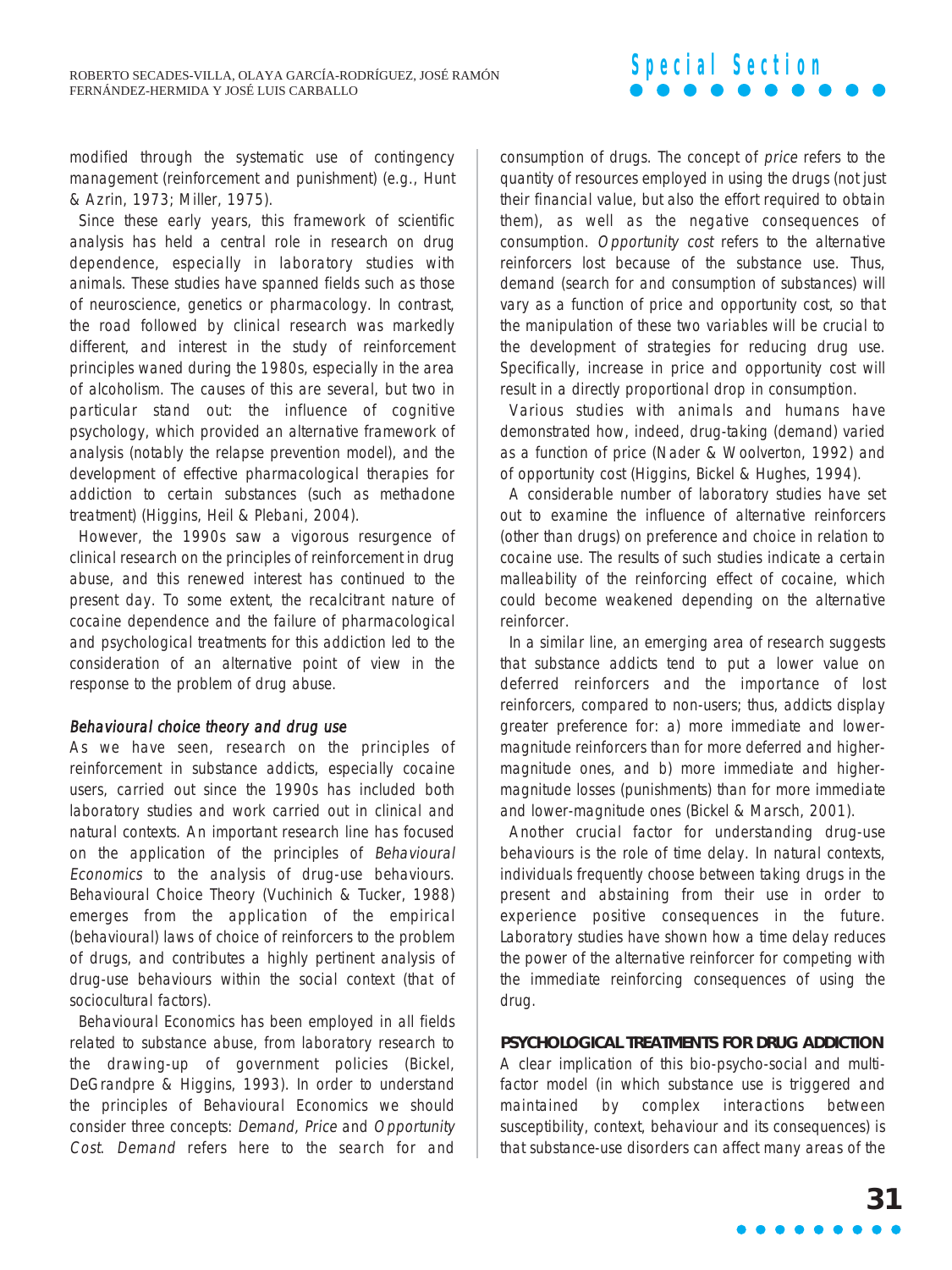person's functioning, and that, therefore, they frequently require a multi-modal approach, which includes biological, behavioural and social aspects.

Some treatment components may be aimed directly at the effects of the use of the substance, whilst others should focus on the conditions that have contributed to or have resulted from the drug use. Research on the results of psychological treatments (particularly those of contingency management programmes) shows how the principles of reinforcement can significantly increase rates of abstinence from drugs. Thus, contingency management techniques (including, here, skills training strategies, which are basically aimed at increasing the accessibility of reinforcers alternative to the use of drugs) are proposed as the most effective procedures for the treatment of drugabuse problems.

Therefore, a description of psychological treatments for drug addiction should include three types of intervention strategy: operant techniques (contingency management), classical conditioning (exposure) techniques and cognitive-behavioural techniques (skills training).

### Contingency Management

Contingency Management (CM) involves the systematic application of reinforcers or punishments contingent upon the occurrence of the target behaviour or its absence.

Interventions based on CM can be understood as actions that directly and systematically increase the opportunity cost (alternative reinforcers) of drug use. This type of programme sets certain conditions under which patients lose potential reinforcers if they consume one or various substances. When patients use drugs during the treatment, in addition to the cost associated with their use, they lose certain reinforcers that would be available to them if they had remained abstinent (Higgins, 1996). CM programmes have employed a wide range of reinforcers, such as clinical privileges, access to jobs or housing, cash, or vouchers and discount tickets for buying goods and services in the community (Petry, 2000).

The type of CM intervention that has received most attention from research is that in which patients earn vouchers exchangeable for goods and services, contingent on abstinence from drug use. Apart from reinforcing abstinence, CM programmes based on the use of vouchers have been employed to reinforce other therapeutic goals, such as increased adherence to medication (naltrexone, antiretroviral therapy, etc.) or treatment retention and attendance at sessions.

Throughout the 1990s, scores of studies were published on the use of vouchers as a reinforcement strategy, and the vast majority (around 85%) reported significant improvements in relation to drug use and associated behaviours (Higgins, Heil & Plebani, 2004). A considerable number of these studies were carried out by Professor S. Higgins' group at the University of Vermont, with cocaine addicts, whilst several studies carried out by Silverman and colleagues replicated and extended these procedures to heroin addicts on methadone treatment programmes who were also cocaine users (Silverman, 2004). The results of the meta-analysis by Griffith, Rowan-Szal, Roark and Simpson (2000), which included 30 studies that used different types of reinforcers (increase of methadone dosage, dose of methadone to take home and incentives contingent upon abstinence), confirmed that contingency management was an effective strategy for reducing drug use in outpatient programmes of maintenance with methadone.

Thus, the research results suggest that incentive programmes based on contingency management are effective for the treatment of addiction to different substances and with different populations (Higgins, Heil & Plebani, 2004; Roozen et al., 2004; Secades-Villa & Fernández-Hermida, 2003). In fact, incentive therapy based on vouchers represents just one of the forms in which operant methods can be employed in attempts to reduce cocaine use and dependence (Higgins et al., 2000). In some programmes this strategy has been applied by means of treatment protocols with very welldefined structure and components, such as those described below.

### Community Reinforcement Approach

The Community Reinforcement Approach (CRA) (Hunt & Azrin, 1973) is a pioneering programme in the treatment of severe alcoholism by means of operant methods, whose objective is to reduce alcohol consumption and increase functional behaviour.

CRA seeks therapeutic change by manipulating natural contingencies. In the terms of behavioural economics the treatment would be increasing the opportunity cost, as it would improve the quality of those reinforcers that patients lose when they consume drugs.

This programme is applied in groups or individually, and with both in- and outpatients. Its components vary depending on the clinical population and patients' individual needs, but it usually has the following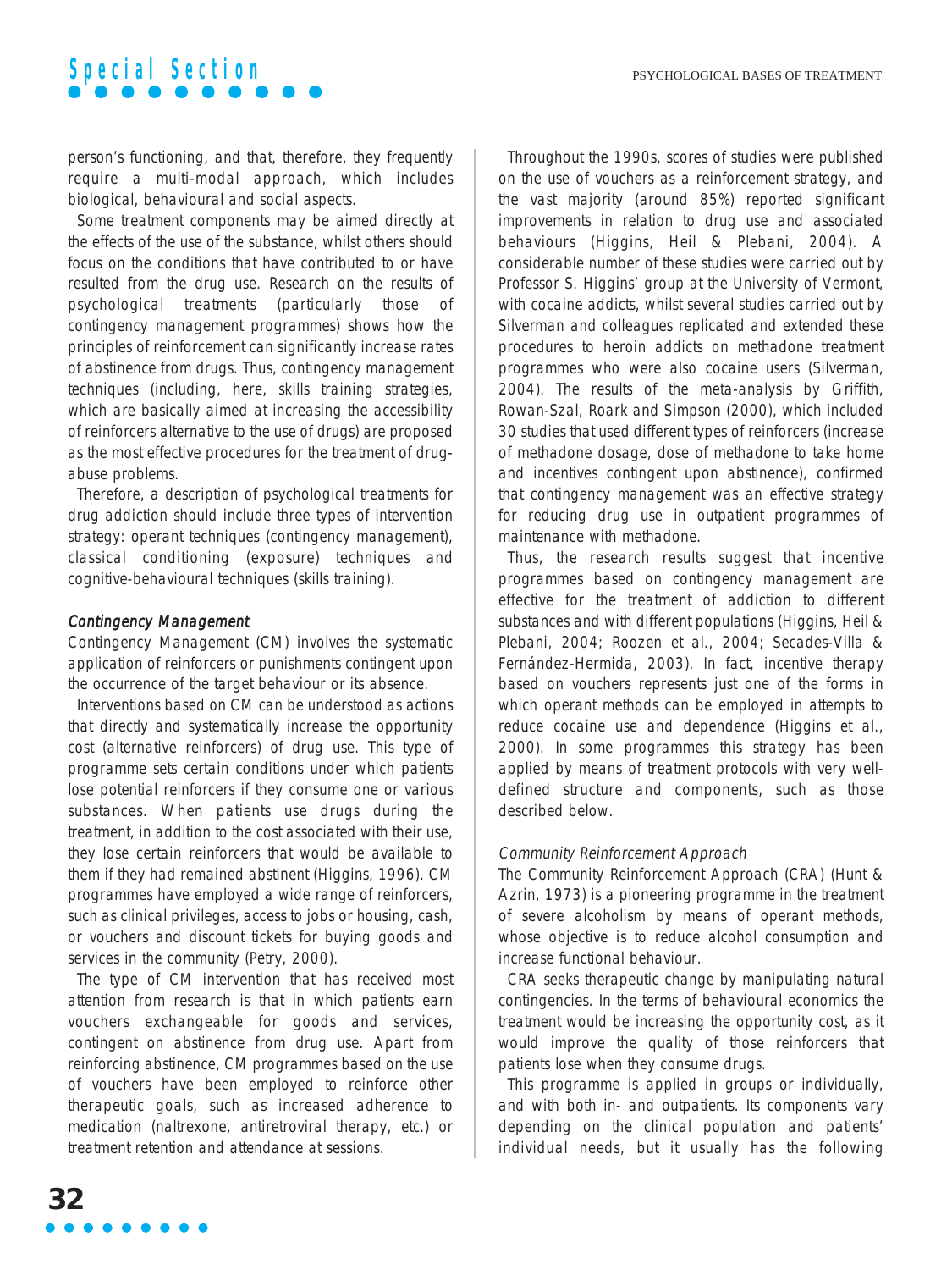components: a) strategies for reducing barriers to treatment, b) vocational counselling for unemployed patients, c) identification of antecedents and consequences of drug use and healthy alternative behaviours, d) behavioural therapy for couples, e) training in skills for reducing the risk of relapse (e.g., rejection skills, social skills, mood management), and f) disulfiram therapy for individuals with alcohol problems.

CRA has strong empirical support obtained through well-controlled studies, so that it can be considered a wellestablished programme. Moreover, a point in its favour compared to other procedures is that, so far, all the studies aimed at confirming its efficacy have reported positive results. The article by Miller, Meyers and Hiller-Sturmhöfel (1999) provides a good review of research on the effectiveness of CRA.

## Community Reinforcement Approach plus incentive therapy

This protocol was initially developed for the treatment of cocaine addicts in outpatient contexts (Buchey & Higgins, 1998; Higgins et al., 1991). CRA + Incentive combines the Community Reinforcement Approach, originally developed as an effective treatment for alcoholism (Hunt & Azrin, 1973), with a contingency management programme, in which patients can earn points exchangeable for certain reinforcers that contribute to the attainment of the programme goals, as long as they stay on the programme without consuming cocaine.

The therapy has six components: incentive therapy, drug-use coping skills, lifestyle changes, relationships counselling, use of other drugs, and treatment of other disorders. The order of these components and the number of sessions devoted to each one vary depending on patient needs.

The incentive therapy sub-component is a contingency management procedure through which retention and abstinence are systematically reinforced. The points or vouchers are earned in exchange for negative urine tests, and the number of points increases with each consecutive negative analysis. The procedure not includes only a reward for each negative urine sample: greater incentives are offered for longer periods of continuous abstinence. Vouchers can be exchanged for certain incentives (goods and services) that help patients to achieve the therapeutic goals and to improve their lifestyle. In no case is money used as a means of reinforcing abstinence.

This multi-component treatment has shown itself to be

effective in several well-controlled studies with adult cocaine addicts in outpatient programmes. For this reason it is currently among the programmes approved by the NIDA (National Institute on Drug Abuse) in the United States. Prof. Higgins' group at the University of Vermont has carried out many clinical trials examining the effectiveness of this programme. In two of these works (Higgins et al., 1991, 1993) CRA + incentive therapy was found to be superior, several months after the treatment, to a traditional psychological counselling programme. In subsequent trials (Higgins et al., 2003; Higgins et al., 1994) it was found that participants who received the complete programme attained significantly higher abstinence rates than those who received just one of the two modules (CRA or incentives). The results also indicate that the efficacy of the programme is maintained over long follow-up periods (Higgins et al., 1995).

Finally, the efficacy of this programme for the treatment of cocaine addiction has also been demonstrated in studies carried out in community contexts in Spain (Secades-Villa, García-Rodríguez, Alvarez Rodríguez, Río Rodríguez, Fernández-Hermida & Carballo, in press; García-Rodríguez et al., 2006).

In sum, the Community Reinforcement Approach plus incentive therapy can be considered a first-choice treatment, at least for the treatment of cocaine dependence. Its authors suggest that the programme's long-term effectiveness resides, at least partly, in its capacity for achieving initial periods of abstinence in the majority of patients (Higgins, Badger & Budney, 2000). Furthermore, this strategy has the virtue of combining the manipulation of "artificial" and "natural" contingencies (Higgins, 1996). Natural contingencies would be involved in the therapeutic modules making up the CRA: drugrejection skills, lifestyle changes, social relations counselling, abuse of other substances and management of associated disorders; Incentive Therapy, on the other hand, would be situated at the pole of artificial contingencies, as a CM programme in which patients earn vouchers they can exchange for different goods and services, as long as they remain abstinent from cocaine.

Treatments located closer to the "natural" pole should have more advantages than those situated at the opposite pole, at least as far as long-term abstinence is concerned, since the "natural" contingencies are those which, in the end, must maintain any therapeutic change that occurs. On the other hand, operant behaviour is highly sensitive to the precision of the contingencies that control it, and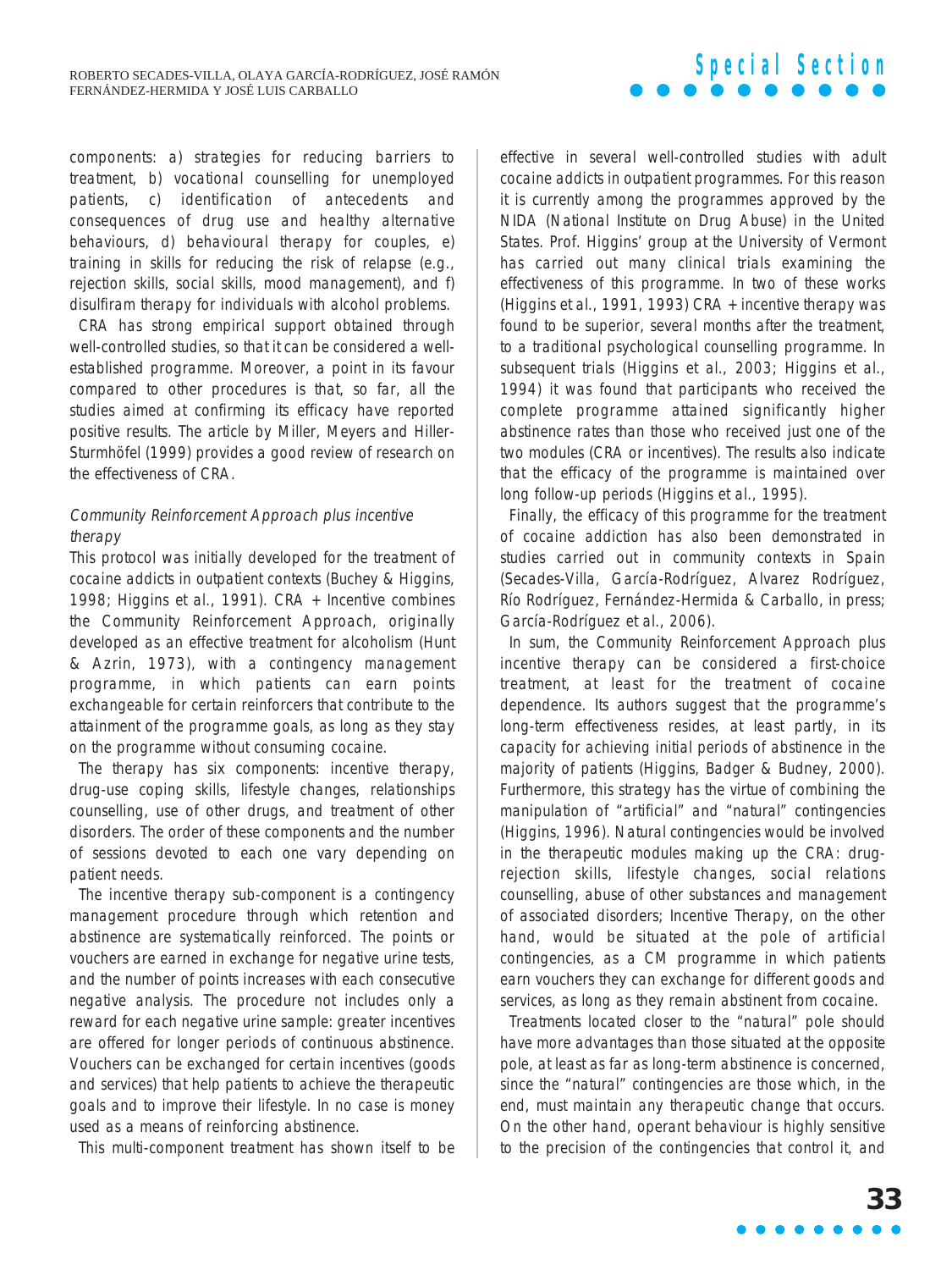one advantage of treatments closer to the "artificial" pole is that the contingencies can be manipulated more precisely than the "natural" ones.

The above observations suggest that perhaps the best approach would be a combination of natural and artificial contingencies during the first stages of treatment, followed by an attempt to maintain the therapeutic changes through natural contingencies, once an initial period of abstinence has been achieved.

### Therapeutic Workplace

A particular version of the use of contingency management with addicts to more than one substance on methadone programmes is the Therapeutic Workplace programme, in which salary is used as a reinforcer contingent upon abstinence (from cocaine and heroin) and upon other behaviours linked to participation in an employment module (punctuality, learning, productivity and other "professional behaviours"). Kenneth Silverman's team at Johns Hopkins University School of Medicine in Baltimore carried out an initial study in which they applied this strategy to a group of unemployed women (recent and expectant mothers) on a methadone programme. After six months, abstinence rates for both substances in the experimental group were double those attained by the control group (Silverman, Svikis, Robles, Stitzer & Bigelow, 2001), and these good results were maintained at the three-year follow-up (Silverman, Svikis, Wong, Hampton, Stitzer & Bigelow, 2002). Its authors conclude that the Therapeutic Workplace can be effective in the long term for the treatment of addiction to cocaine and heroin with this type of patient. However, some authors express doubts about the applicability of this procedure in real contexts (due to the complexity of the reinforcement programme) and its true efficacy (since it is difficult to discern the extent to which the decrease in drug use is due to the programme of contingencies or to the mere fact that participants are involved in an activity that can compete with the drug-use behaviour) (Marlatt, 2001; McLellan, 2001; Petry, 2001). That is, the direct reinforcement of abstinence is supported with the reinforcement of behaviours that can compete with the use of drugs, thus, facilitating non-consumption.

## Other treatments based on Contingency Management

In addition to these programmes based explicitly on CM, other highly popular treatments also use strategies aimed at manipulating the opportunity cost of drug use (Higgins, 1996). These would include, for example, brief interventions such as the Motivational Interview (Miller & Rollnick, 1991). The Motivational Interview is a type of approach that has shown itself to be highly effective above all for reducing alcohol consumption and the associated harm in heavy drinkers (with low or moderate levels of dependence) (Saunders, Wilkinson & Phillips, 1995; Stotts, Schmitz, Rhoades & Grabowski, 2001), but also for reducing the use of other drugs (Bien, Miller & Boroughs, 1993; Handmaker, Miller & Manicke, 1999) or increasing treatment retention (Secades-Villa, Fernández-Hermida & Arnáez Montaraz, 2004). The Motivational Interview is a particularly useful technique with those who are resistant to change. Its objective is to break through the denial and ambivalence and activate the user in the direction of change. The strategies of the Motivational Interview are more persuasive than coercive. According to its authors, classical cognitive-behavioural strategies, based on Skills Training, assume that the participant is already at the "action" stage (and therefore motivated for change), so that the emphasis is placed on training people how to change; in contrast, the Motivational Interview sets out to build the commitment to change (the "why" component). Thus, this procedure is based on five general principles: the expression of empathy, the development of discrepancy, the avoidance of arguing, overcoming resistance to change, and increasing selfefficacy. In particular, the development of discrepancy involves the therapist helping patients to identify discrepancies between their current behaviour and their personal aspirations and goals. This exercise implies exploring the potential consequences of patients' current (drug-use) behaviour – that is, making them aware of the costs of such behaviour.

The Alcoholics Anonymous (AA) programme is also based largely on the principles of reinforcement (Secades-Villa & Pérez Álvarez, 1998). There are at least three practices common in AA and similar 12-step programmes that can be reconceptualized from Behavioural Economics. The companionship and camaraderie characteristic of such self-help groups could be understood as efforts to improve the social life of group members, as in CRA. Also, the fact that members cannot participate in activities if they are under the influence of any substance increases the opportunity cost after consumption, depriving them of the companionship and help they would enjoy if they were sober or "clean".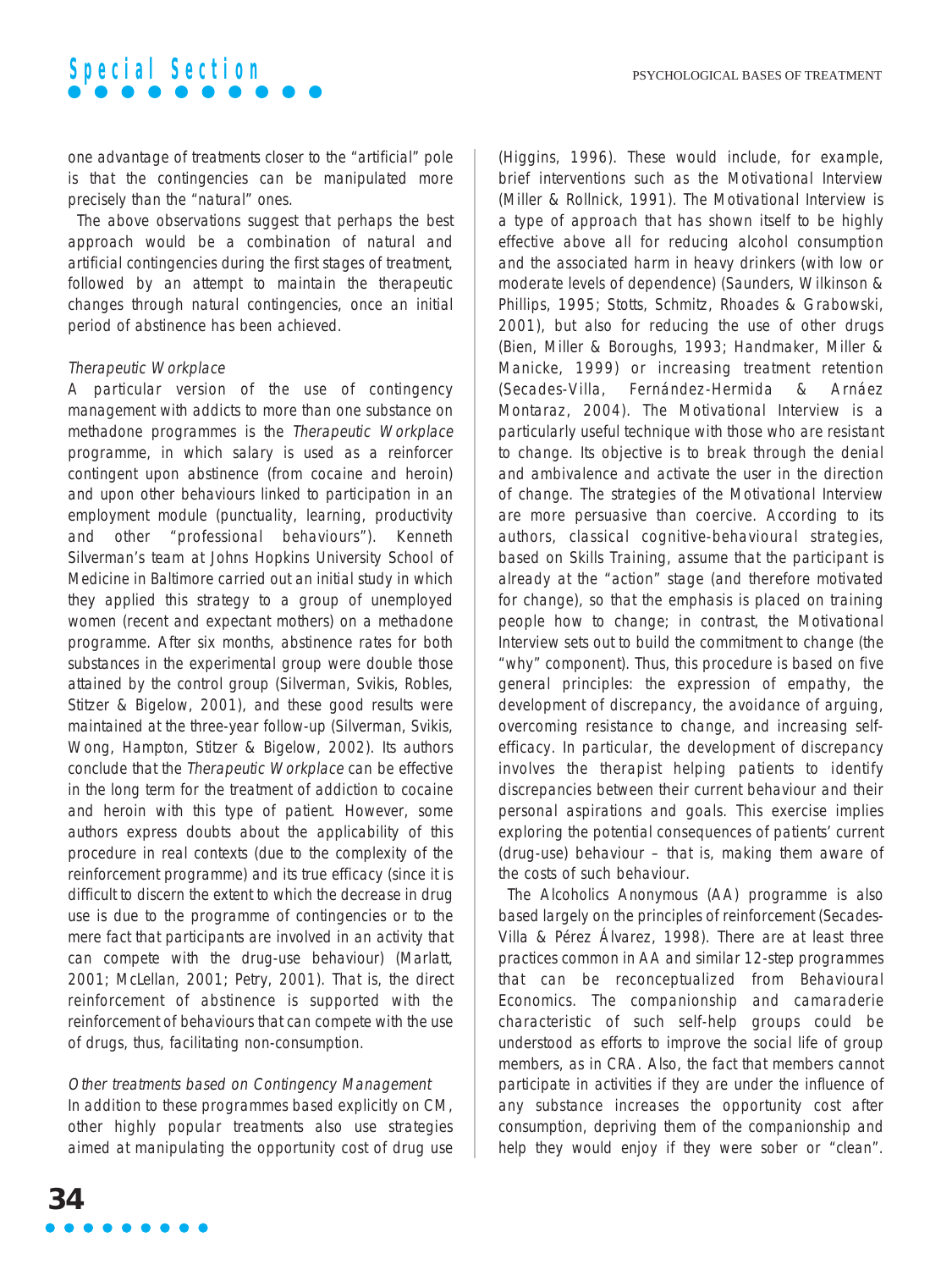Finally, the medals and other means of rewarding continuous abstinence would be related to the increase in price if the patient starts to consume again, since recognition from one's colleagues does not return until the patient demonstrates prolonged abstinence.

### Cognitive-behavioural treatments

Programmes based on Cognitive-Behavioural Therapy (CBT) are focused on training in certain skills for responding appropriately to the environmental and individual antecedents and consequences (cognitions and emotions) that maintain the drug-use behaviour. Coping skills deficits and certain maladaptive cognitions are considered the greatest risk factors for drug use. Within this paradigm we can distinguish three intervention models: Coping/Social Skills Training, Relapse Prevention (RP) and family/relationships behavioural therapy.

## Coping/Social Skills Training

Coping/Social Skills Training is a wide-ranging and wellestablished cognitive-behavioural procedure particularly widely used in the treatment of alcoholism. The rationale underlying this therapeutic strategy is that the patient lacks adequate skills for dealing with everyday social and interpersonal situations. Such deficiencies can lead to the appearance of conditions of stress that impede appropriate and effective coping with the social pressure to drink alcohol or use other types of drugs. The main goal of this type of intervention is to equip the patient with sufficient coping and self-control skills to be able to manage risk situations produced by the stimuli that trigger the intense desire to drink.

The central aspects of this procedure include: interpersonal skills, assertiveness and expression of emotions; training in problem-solving; coping with cognitive-emotional states; coping with stressful life events; and coping with drug-use risk situations (Monti, Rohsenow, Colby & Abrams, 1995).

The scientific evidence on the effectiveness of the essential therapeutic components of CSST is extensive, particularly in the case of alcohol. Various reviews and meta-analyses show that Skills Training is preferable to other treatments and to non-treatment, and that it increases the effectiveness of interventions when it forms part of broader programmes (Miller et al., 1995).

Recent years have also seen a proliferation of work employing some variant of cognitive-behavioural therapy in combination with pharmacological therapy (naltrexone

or acamprosate). In the majority of cases the combined therapy was found to be superior to the isolated use of one of the components.

### Relapse Prevention (RP)

Marlatt and Gordon's (1985) Relapse Prevention (RP) model can be considered as a kind of particular branch of cognitive-behavioural programmes that has established its effectiveness, so that it can be classed as a first-choice treatment.

RP has three basic elements: (1) Skills training strategies, which include both cognitive and behavioural strategies for coping with risk situations: identification of high-risk situations; training in skills of drug-use coping, selfrecording and functional analysis; strategies for coping with craving and thoughts associated with substance use; coping with lapses; assertiveness; stress control; communication skills; general social skills; and problemsolving training; (2) cognitive restructuring procedures designed to provide patients with alternative thoughts to those that lead them to consume, imagination strategies for detecting risk situations and strategies for coping with the effect of breaking abstinence; and (3) lifestyle readjustment strategies (such as relaxation or physical exercise) for increasing activities alternative to drug use.

However, although RP is an originally well-structured intervention procedure, with well-differentiated phases and components, in the majority of studies it has not been applied systematically, but rather used as a general method for coping with relapses. Moreover, in many cases it is difficult to appreciate the differences between the components of a skills training programme and those of an RP programme.

Despite these drawbacks there is currently a solid body of empirical evidence in support of the efficacy of RP in the treatment of alcoholism, compared to no treatment, to placebo control, to traditional medical counselling and to self-control strategies. Likewise, several meta-analytical studies consider RP as the first-choice treatment for alcoholism, and some indicate that RP is more effective in the treatment of addiction to alcohol, compared to other substances (Secades-Villa & Fernández-Hermida, 2006).

In the case of heroin there is clearly a scarcity of wellcontrolled studies and a dispersion and heterogeneity of components employed. However, as regards cocaine, Cognitive-Behavioural Therapy for Coping Skills, based on RP, has strong empirical support, notably from the work carried out at the Substance Abuse Treatment Unit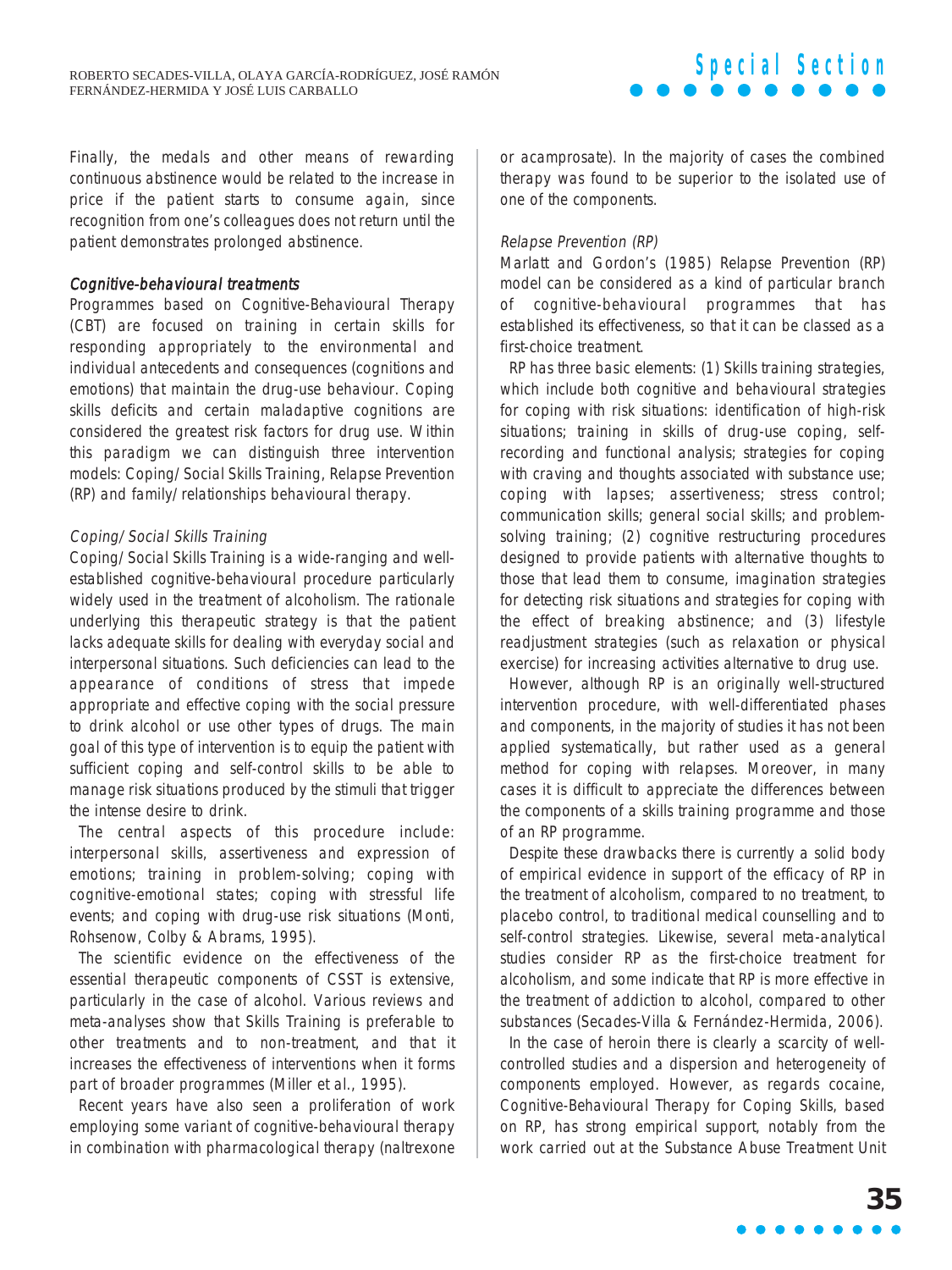of Yale University. The program used there is of short duration and has two basic components: functional analysis and skills training.

The parameters of CBT are perfectly delimited, and according to the authors, the active ingredients characteristic of CBT are as follows (Carroll, 1998): functional analysis of drug abuse, training in recognition of and coping with craving, problem-solving, coping with emergencies, coping skills, examination of cognitive processes related to consumption, identification of and coping with risk situations, and use of extra sessions for skills training.

### Family/relationships behavioural therapy

Family/relationships behavioural therapy focuses on training in communication skills and on increasing the rate of positive reinforcement in family relationships. It is actually a multi-component programmes that includes techniques such as functional analysis, identification of conflictive relationships that lead to drinking, assignment of tasks, stimulus control, behavioural contract, contingency management, and training in communication and problem-solving skills.

This procedure has been employed above all in the treatment of alcoholism, and the majority of studies have obtained positive results, indicating that techniques aimed at improving patients' family relationships may be a critical component of treatment programmes for alcoholism. Studies by McCrady's and O'Farrell's groups have set the standard. In three of such studies (McCrady, Longabaugh et al., 1986; McCrady, Noel, et al., 1986; McCrady et al., 1991), participants in the family therapy group obtained better results at the 6, 12 and 18-month follow-ups than the other two treatment groups. Similar results were found in the study by Bowers and Al-Redha (1990), in which the alcoholics in the treatment group that included their wives consumed less alcohol at the 12 month follow-up than those who had received a standard individual treatment.

In various studies by O'Farrell's group, Behavioural Marital Therapy (BMT) was found to be effective in reducing alcohol use, maintaining abstinence in the long term and reducing legal, family and social problems (O'Farrell, Cutter & Floyd, 1985; O'Farrell et al., 1996; Fals-Stewart, O'Farrell & Birchler, 1997; O'Farrell, Van Hutton & Murphy, 1999).

In a recent development of relationships therapy that the authors call Community Reinforcement and Family Training (CRAFT), Miller, Meyers and Tonigan (1999) included the following components: motivational interview, training in contingency management for reinforcing abstinence, training in communication skills, identification of activities that could compete with drinking, identification of risk situations and identification of activities for reinforcing the couple. CRAFT obtained better results than two other family intervention models (Al-Anon and the Johnson Institute's confrontation-based intervention).

Likewise, Meyers, Miller, Hill and Tonigan (1999) found that this type of relationships therapy increased abstinence and treatment adherence and reduced depression behaviours, anxiety, anger and adverse physical symptoms in people close to the patients.

In sum, it can be deduced from the results of the majority of these studies that techniques oriented to improving patients' family relationships can constitute a critical component of treatment programmes. Indeed, family management techniques are an important part of CRA, one of the alcoholism treatment programmes with the most empirical support at the present time (Secades-Villa & Fernández-Hermida, 2003).

### Exposure techniques

Cue Exposure Therapy (CET) uses response conditioning for explaining drug use. Thus, originally neutral stimuli that precede this behaviour can, after repeated pairing, become capable of provoking conditioned responses of drug use. These techniques are aimed at reducing cue reactivity through procedures of stimulus control and exposure. The intervention consists in repeated exposure to cues of pre-ingestion of the drug in the absence of its consumption (response prevention), with the consequent extinction of the conditioned responses.

Studies on treatments that incorporate the cue exposure methodology in alcoholism present promising results, but there are still very few of them. The works by Childress, McLellan and O'Brien (1986), Kasvikis, Bradley, Powell, Marks and Gray (1991) or Powell, Gray and Bradley (1993) are good examples of the application of exposure. Even so, in several works exposure has not shown itself to be so effective (e.g., Dawe et al., 1993).

However, this strategy has been more widely used in work on problems of opiate addiction, and although these studies present encouraging results, there are still considerable doubts about the parameters of exposure, which should be addressed in future research. For example: time of exposure in relation to drug abstinence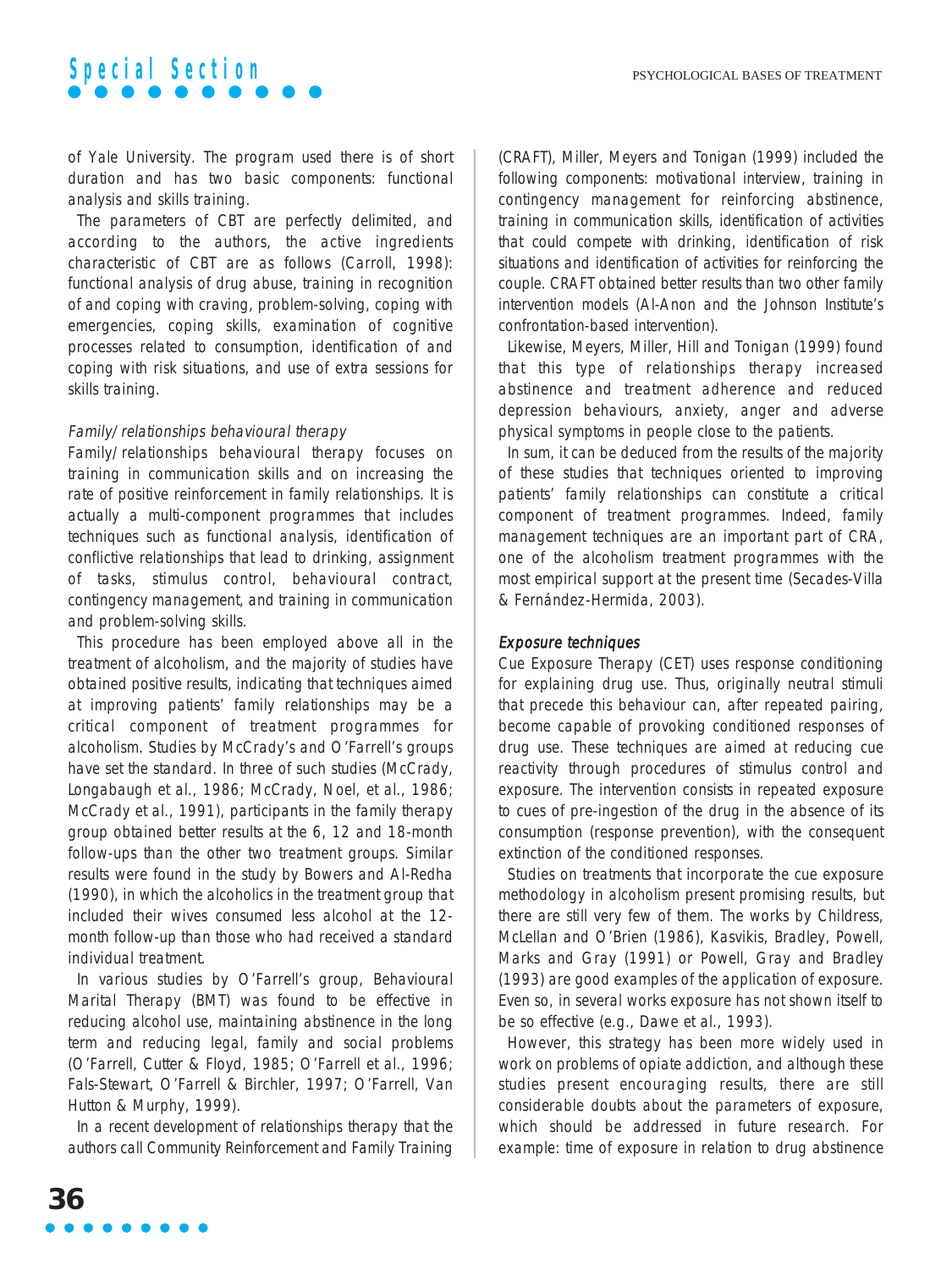and use, duration and frequency of exposure sessions for ensuring habituation and extinction, selection of stimulus cues, or method of cue presentation.

Furthermore, many of these studies refer to the difficulty represented by a significant obstacle: generalization of the stimuli outside the treatment framework. In this regard, some authors propose that the fundamental utility of passive extinction is to improve the use of coping skills, often undermined by intense reactivity (anxiety) when faced with stimuli related to the drug. Thus, passive exposure would constitute the initial phase of the intervention, which should be complemented by active intervention strategies (active exposure), such as social skills or coping skills training (Secades-Villa & Fernández-Hermida, 2003).

## **CONCLUSION: THE EFFICACY OF PSYCHOLOGICAL TREATMENTS**

Despite the dominance in recent years of pharmacological treatments, it is appropriate and fair to underline the importance of psychological treatments for drug addiction. This importance is indeed borne out by the reports and treatment handbooks promoted in the last few years by such prestigious bodies as the American Psychological and Psychiatric Associations or the National Institute on Drug Abuse (NIDA). Thus, for example, among its so-called 'principles of effective treatment', the NIDA stresses that psychological therapies are critical components of the effective treatment of addiction, whilst pharmacological treatment is an important element for many patients, especially when combined with behavioural therapies (NIDA, 1999). It should be noted that while pharmacological treatments are beneficial for certain patients, psychological therapies are essential in any combination treatment programme, and that this is in acknowledgement of the central role of such treatments in therapeutic intervention.

Thus, there is substantial scientific support for the efficacy of certain psychological techniques in the treatment of addictive behaviours. Behavioural therapy employs empirically validated treatments that are considered essential strategies for the effective treatment of drug addiction (NIDA, 1999). Operant techniques (contingency management), classical conditioning (exposure) and cognitive-behavioural techniques (skills training), and the different combinations between them, emerge as critical components of such programmes (Secades-Villa & Fernández-Hermida, 2006).

As we have seen, the factors related to the development and maintenance of addictive behaviours are multiple and diverse in nature. Following from this is the clear utility of employing behavioural strategies as part of multi-component programmes; this would include, within such programmes, the possible use of pharmacological therapies (by means of agonist or interdictor substances). It is assumed that the two approaches function by means of different mechanisms and that they affect different (though closely related) aspects of the problem (Secades-Villa & Fernández-Hermida, 2003), so that pharmacological and psychological therapies should be understood not as competitive, but rather as complementary strategies. Programmes such as CRA perfectly encapsulate this point of view.

Nevertheless, despite this relative efficacy, relapse rates in the long term (more than one year of follow-up) continue to be high in all types of addictive behaviours. Therefore, future research lines should aim to remedy some of the deficiencies that affect the long-term results of these programmes.

## **ACKNOWLEDGEMENTS**

This article was produced thanks to a project financed by the Government Dept. for the Spanish National Plan on Drugs (Ref.MINT-03-01), by a pre-doctoral grant from the University of Oviedo (Ref. UNIOVI-04-BECDOC-05) and by a pre-doctoral grant from the Foundation for the Promotion of Applied Scientific Research and Technology (FICYT) of Asturias (Spain) (Ref. BP05-002).

## **REFERENCES**

- Bickel, W. K., DeGrandpre, R. J. & Higgins, S. T. (1993). Behavioral economics: a novel experimental approach to the study of drug dependence. Drug and Alcohol Dependence, 33(2), 173-192.
- Bickel, W.K. & Marsch, L.A. (2001). Toward a behavioural economic understanding of drug dependence: delay discounting processes. Addiction, 96, 73-86.
- Bien, T.H., Miller, W.R. & Boroughs, J.M. (1993). Motivational interviewing with alcohol outpatients. Behavioural and Cognitive Psychotherapy, 21, 347- 356.
- Bigelow, G.E. & Silverman, K. (1999). Theoretical and empirical foundations of contingency management treatments for drug abuse. In S.T. Higgins & K. Silverman (Eds.), Motivating behavior change among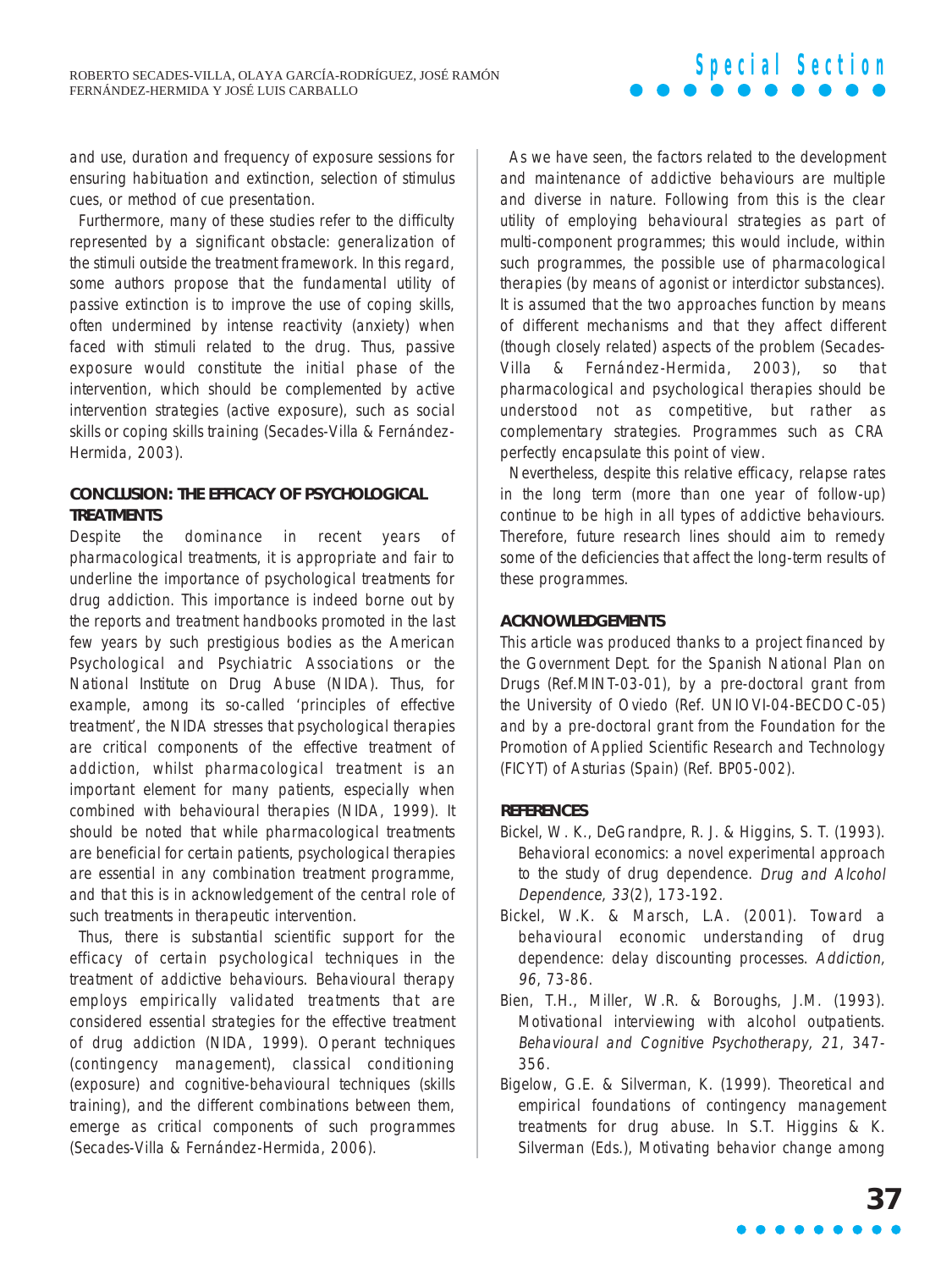illicit drug abusers: Research and contingency management interventions (pp. 15-31). Washington, DC: American Psychological Association.

- Bowers, T.G. & Al-Redha, M.R. (1990). A comparison of outcome with group/marital and standard/individual therapies with alcoholics. Journal of Studies on Alcohol, 51, 301-309.
- Brooner, R.K., Kidorf, M., King, V.L. & Bigelow, G.E. (1997). Using behaviorally contingent pharmacotherapy in opioid abusers enhances treatment outcome. In L.S. Harris (Ed.), Problems of drug dependence 1996 (NIDA Research Monograph, 174). Washington, DC: US Deparment of Health and Human Services.
- Budney, A. J. & Higgins, S. T. (1998). A Community Reinforcement Plus Vouchers Approach: Treating Cocaine Addiction. Rockville: National Institute on Drug Abuse.
- Carroll, K.M. (1998). A Cognitive-Behavioral Approach: Treating Cocaine Addiction. Rockville, MD.: National Institute on Drug Abuse.
- Childress, A.R., McLellan, A.T. & O'Brien, C.P. (1986). Conditioned responses in methadone population: A comparison of laboratory, clinic and natural setting. Journal of Substance Abuse Treatment, 3, 173-179.
- Fals-Stewart, W., O`Farrell, T.J. & Birchler, G.R. (1997). Behavioral couples therapy for male substanceabusing patients: a cost outcomes analysis. Journal of Consulting and Clinical Psychology, 65, 789-802.
- García-Rodríguez, O., Secades-Villa, R., Alvarez Rodríguez, O., Río Rodríguez, A., Fernández-Hermida, J.R., Carballo, J.L., Errasti Pérez, J.M. & Al-Halabi Díaz, S. (2006). Efecto de los incentivos sobre la retención en un tratamiento ambulatorio para adictos a la cocaína. Psicothema, 19, 134-139.
- Griffith, J.D., Rowan-Szal, G.A., Roark, R.R. & Simpson, D.D. (2000). Contingency management in outpatient methadone treatment: a meta-analysis. Drug and Alcohol Dependence, 58, 55-66.
- Handmaker, N.S., Miller, W.R. & Manicke, M. (1999). Findings of a pilot study of motivational interviewing with pregnant drinkers. Journal of Studies on Alcohol, 60, 285-287.
- Higgins, S. T. (1996). Some potential contributions of reinforcement and consumer-demand theory to reducing cocaine use. Addictive Behaviors, 21(6), 803-816.

Higgins, S.T., Badger, G.J. & Budney, A.J. (2000). Initial

abstinence and success in achieving longer term cocaine abstinence. Experimental and Clinical Psychopharmacology, 8, 377-386.

- Higgins, S. T., Bickel, W. K. & Hughes, J. R. (1994). Influence of an alternative reinforcer on human cocaine self-administration. Life Sciences, 55(3), 179-187.
- Higgins, S.T., Budney, A.J., Bickel, W.K., Hughes, J.R., Foerg, F. & Badger, G.J. (1993). Achieving cocaine abstinence with a behavioral approach. American Journal of Psychiatry, 150, 763-769.
- Higgins, S.T., Budney, A.J., Bickel, W.K., Badger, G.J., Foerg, F.E. & Ogden, A.D. (1995). Outpatient behavioural treatment for cocaine dependence: oneyear outcome. Experimental and Clinical Psychopharmacology, 3, 205-212.
- Higgins, S.T., Delaney, D.D., Budney, A.J., Bickel, W.K., Hughes, J.R., Foerg, F. & Fenwick, J.W. (1991). A behavioural approach to achieving initial cocaine. American Journal of Psychiatry, 148, 1218-1224.
- Higgins, S.T., Heil, S.H. & Plebani, J. (2004). Clinical implications of reinforcement as a determinant of substance use disorders. Annual Review of Psychology, 55, 431-461.
- Higgins, S. T., Sigmon, S. C., Wong, C. J., Heil, S. H., Badger, G. J., Donham, R., Dantona, R. L., & Anthony, S. (2003). Community reinforcement therapy for cocaine-dependent outpatients. Archives of General Psychiatry, 60, 1043-1052.
- Hunt, G.M. & Azrin, N.H. (1973). A communityreinforcement approach to alcoholism. Behaviour Research and Therapy, 11, 91-104.
- Kasvikis, Y., Bradley, B., Powell, J., Marks, I. & Gray, J.A. (1991). Postwithdrawal exposure treatment to prevent relapse in opiate addicts: A pilot study. International Journal of the Addictions, 26, 1187-1195.
- Marlatt, G.A. (2001). Integrating contingency management with relapse prevention skills. Comment on Silverman et al. (2001). Experimental and Clinical Psychopharmacology, 9, 33-34.
- Marlatt, G.A. & Gordon, J.R. (Eds.) (1985). Relapse prevention. Maintenance strategies in the treatment of addictive behaviors. New York: The Guilford Press.
- McCrady, B.S., Longabaugh, R., Fink, E., Stout, R., Beattie, M. & Ruggieri-Authelet, A. (1986). Cost effectiveness of alcoholism treatment in partial hospital versus inpatient settings after brief inpatient treatment: 12- month outcomes. Journal of Consulting and Clinical Psychology, 54, 708-713.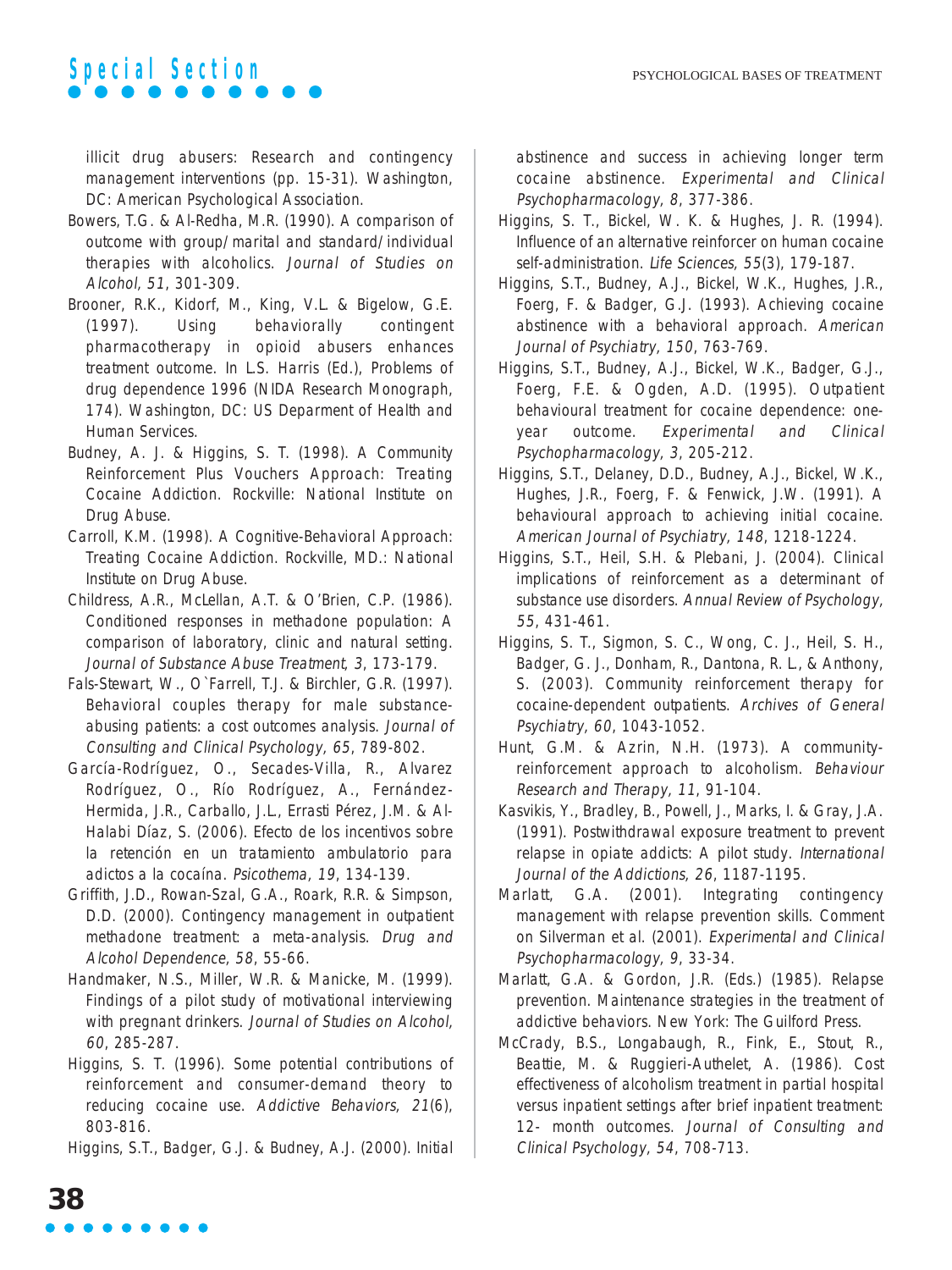## McCrady, B.S., Noel, N.E., Abrams, D.B., Stout, R.L., Nelson, H.F. & Hay W.M. (1986). Comparative effectiveness of three types of spouse involvement in outpatient behavioral alcoholism treatment. Journal of Studies on Alcohol, 47, 459-467.

- McCrady, B.S., Stout, R., Noel, N.E., Abrams, D.B. & Nelson, H.F. (1991). Effectiveness of three types of spouse-involved behavioral alcoholism treatment. British Journal of Addictions, 86, 1415-1424.
- McKim, W.A. (2000). Drugs and behavior. An introduction to behavioral pharmacology. Upper Saddle River, NJ: Prentice-Hall.
- McLellan, A.T. (2001). Moving toward a "third generation" of contingency management studies in the drug abuse treatment field. Comment on Silverman et al. (2001). Experimental and Clinical Psychopharmacology, 9, 29-32.
- Meyers, R.J., Miller, W.R., Hill, D.E. & Tonigan, J.S. (1999). Community reinforcement and family training (CRAFT): engaging unmotivated drug users in treatment. Journal of Substance Abuse, 10, 291-308.
- Miller, P.M. (1975). A behavioural intervention program for chronic public drunkenness offenders. Archives of General Psychiatry, 32, 915-918.
- Miller, W.R., Brown, J.M., Simpson, T.L., Handmaker, N.S., Bien, T.H., Luckie, L.F., Montgomery, H.A., Hester, R.K. & Tonigan, J.S. (1995). What works? A methodological analysis of the alcohol treatment outcome literature. In R.K. Hester & W.R. Miller (Eds.), Handbook of alcoholism treatment approaches. Effective alternatives. Needham Heights, MS.: Allyn & Bacon.
- Miller, W.R., Meyers, R.J. & Hiller-Sturmhöfel, S. (1999). The Community-Reinforcement Approach. Alcohol Research and Health, 23, 116-119.
- Miller, W.R., Meyers, R.J. & Tonigan. J.S. (1999). Engaging the unmotivated in treatment for alcohol problems: a comparison of three strategies for intervention through family members. Journal of Consulting and Clinical Psychology, 67, 688-697.
- Miller, W. R. & Rollnick, S. (1991). Motivational interviewing: Preparing people to change addictive behavior. New York, NY: Guilford Press.
- Monti, P.M., Rohsenow, D.R., Colby, S.M. & Abrams, D.B. (1995). Coping and social skills training. In R.K. Hester & W.R. Miller (Eds.), Handbook of alcoholism treatment approaches. Effective alternatives. Needham Heights, Massachusetts: Allyn & Bacon.

Nader, M. A. & Woolverton, W. L. (1992). Effects of increasing response requirement on choice between cocaine and food in rhesus monkeys. Psychopharmacology (Berl), 108(3), 295-300.

**Special Section**

- National Institute on Drug Abuse (1999). Principles of drug addiction treatment. Washington: U.S. Department of Health and Human Services.
- O'Farrell, T.J., Cutter, H.S. & Floyd, F.J. (1985). Evaluating behavioral marital therapy for male alcoholics: effects on marital adjustment and communication from before to after treatment. Behavior Therapy, 16, 147-167.
- O'Farrell, T.J., Choquette, K.A. & Cutter, H.S., Floyd, F.J., Bayog, R., Brown, E.D., Lowe, J., Chan, A. & Deneault, P. (1996). Cost-benefit and cost-effectiveness analyses of behavioral marital therapy as an addition to outpatient alcoholism treatment. Journal of Substance Abuse, 8, 145-166.
- O'Farrell, T.J., Van Hutton, V. & Murphy, C.M. (1999). Domestic violence before and after alcoholism treatment: a two-year longitudinal study. Journal of Studies on Alcohol, 60, 317-321.
- Petry, N. M. (2000). A comprehensive guide to the application of contingency management procedures in clinical settings. Drug and Alcohol Dependence, 58(1- 2), 9-25.
- Petry, N.M. (2001). Challenges in the transfer of contingency management techniques. Comment on Silverman et al. (2001). Experimental and Clinical Psychopharmacology, 9, 29-32.
- Pickens, R. & Thompson, T. (1968). Cocaine-reinforced behavior in rats: Effects of reinforcement magnitude and fixed-ratio size. Journal of Pharmacology and Experimental Therapeutics, 161, 122-129.
- Pomerleau, O.F. & Pomerleau, C.S. (1987). A biobehavioral view of substance abuse and addiction. Journal of Drug Issues, 17, 111-131.
- Powell, J., Gray, J. & Bradley, B. (1993). Subjective craving for opiates: evaluation of a cue exposure protocol for use with detoxified opiate addicts. British Journal of Clinical Psychology, 32, 39-53.
- Roozen, H. G., Boulogne, J. J., van Tulder, M. W., van den Brink, W., De Jong, C. A. & Kerkhof, A. J. (2004). A systematic review of the effectiveness of the community reinforcement approach in alcohol, cocaine and opioid addiction. Drug and Alcohol Dependence, 74, 1-13.
- Saunders, B., Wilkinson, C. & Phillips, M. (1995). The